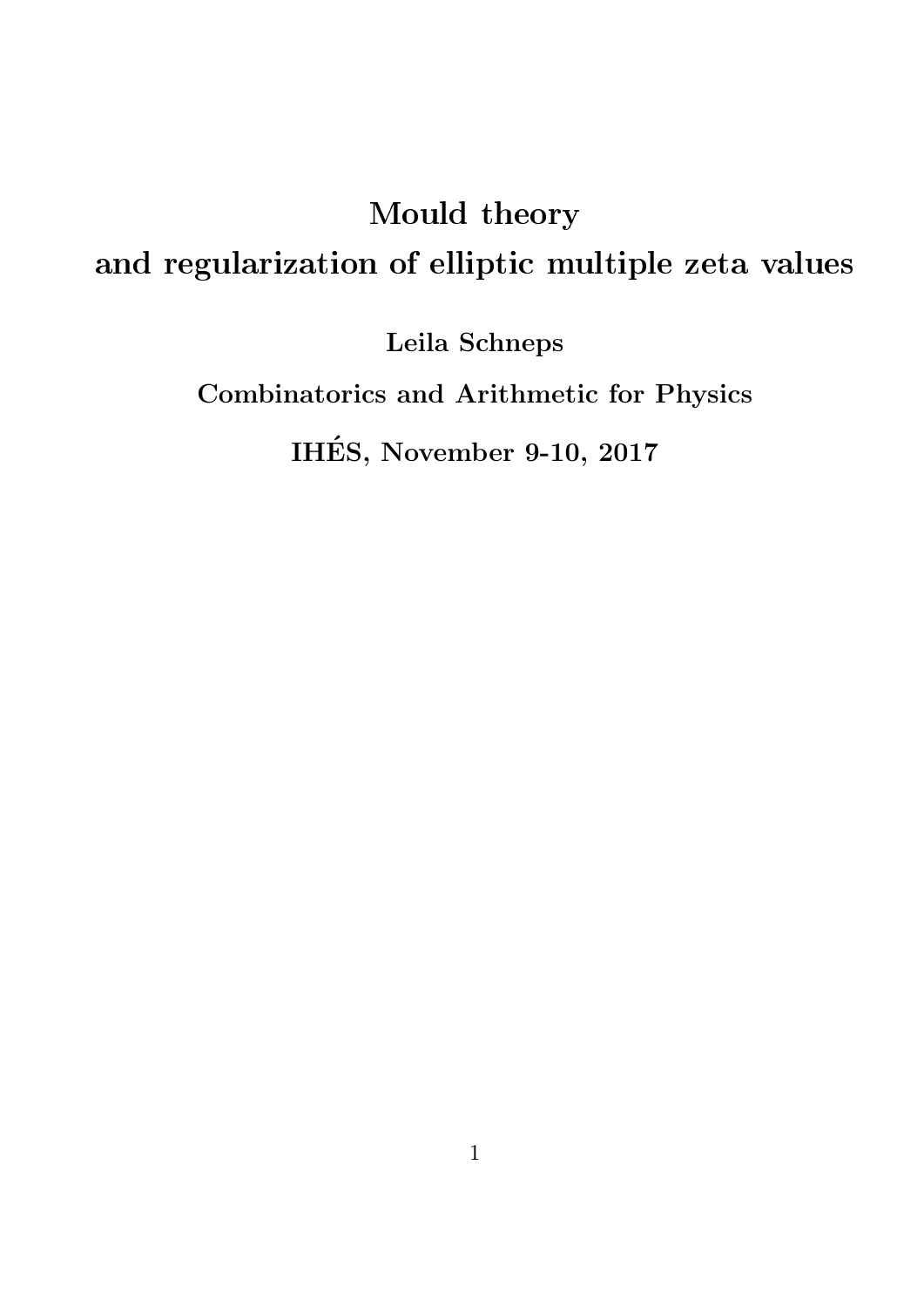#### 1. A quick review of the Drinfel'd associator

1.a. The KZ equation. The Drinfel'd associator is obtained as the monodromy of the KZB equation

$$
\frac{d}{dz}G(z) = \left(\frac{x}{z} + \frac{y}{1-z}\right)G(z);
$$

more specifically  $\Phi_{KZ}(x,y) = G_1(z)^{-1}G_0(z)$ , where  $G_0$  (resp.  $G_1$ ) is the solution to the KZ equation that tends to  $z^x$  as  $z \to 0$  (resp. to  $(1-z)^y$  as  $z \to 1$ ). It is a group-like power series in non-commutative variables x, y.

Write  $\Phi_{KZ} = \sum_{r\geq 0} \Phi_{KZ}^n$  where  $\Phi_{KZ}^n$  denotes the sum of terms of  $\Phi_{KZ}$ consisting of monomials of degree (weight) equal to n. Then in principle,  $\Phi_{KZ}^n$  can be written as the iterated integral

$$
\Phi_{KZ}^n(x,y) = \int_{0 < z_n < \dots < z_1 < 1} \left( \frac{x}{z_1} + \frac{y}{1-z_1} \right) \dots \left( \frac{x}{z_n} + \frac{y}{1-z_n} \right) dz_n \dots dz_1,
$$

except of course that the iterated integral that arises as the coefficient of a word w in x, y converges if and only if w is a **convergent word** (i.e. of the form  $w = xuy$ ).

1.b. Regularization of iterated integrals. The regularization process used to determine the coefficients of the non-convergent words consists in showing that the integral

$$
\int_{\epsilon < z_n < \cdots < z_1 < 1 - \epsilon} \frac{1}{z_1 - \nu_1} \cdots \frac{1}{z_n - \nu_n} \, dz_n \cdots dz_1
$$

(where  $\nu_i \in \{0, 1\}$ ) is a power series in  $\ln(\epsilon)$  whose coefficients are polynomials in  $\epsilon$ ). The **regularized value** of the integral is the constant term of the power series.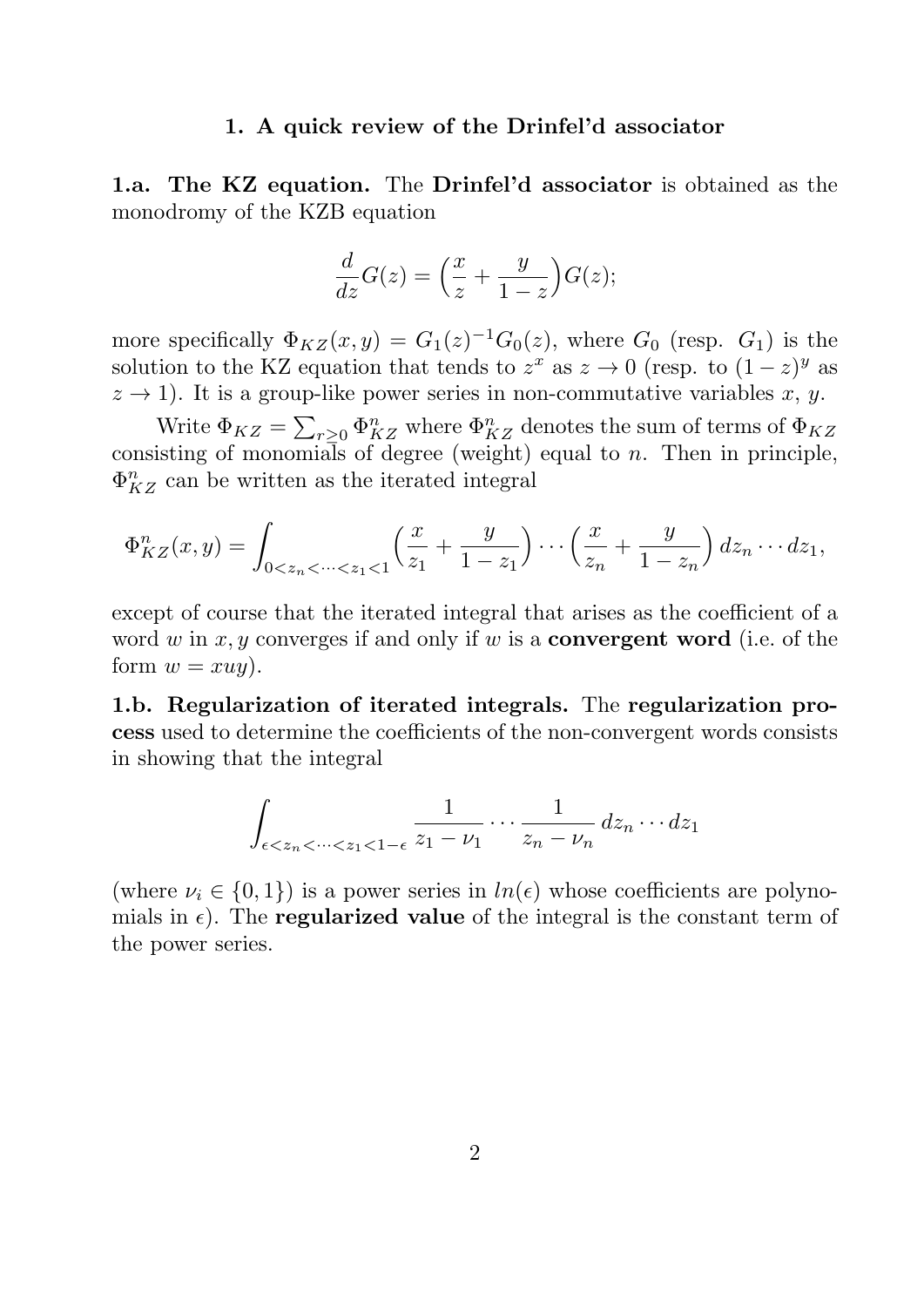**1.c. MZV coefficients.** For each sequence  $(k_1, \ldots, k_r)$  of strictly positive integers,  $k_1 \geq 2$ , the **multiple zeta value** is defined by the convergent series

$$
\zeta(k_1,\ldots,k_r)=\sum_{n_1>\cdots>n_r>0}\frac{1}{n_1^{k_1}\cdots n_r^{k_r}}.
$$

There is a bijection

{tuples with 
$$
k_1 \ge 2
$$
}  $\leftrightarrow$  {convergent words  $xuy$ }  
 $(k_1, ..., k_r) \leftrightarrow x^{k_1-1}y \cdots x^{k_r-1}y$ .

As a notation, we use this to write

$$
\zeta(k_1,\ldots,k_r)=\zeta(x^{k_1-1}y\cdots x^{k_r-1}y).
$$

We extend the definition to  $\zeta(w)$  for any word  $w = y^a u x^b$  with u convergent:

$$
\zeta(w) = \sum_{r=0}^{a} \sum_{s=0}^{b} (-1)^{r+s} \zeta\left(sh(y^r, y^{a-r}ux^{b-s}, x^s)\right).
$$

The Drinfel'd associator is given explicitly by

$$
\Phi_{KZ}(x,y) = 1 + \sum_{w \in \mathbb{Q}\langle x,y \rangle} (-1)^{d_w} \zeta(w)w
$$

where  $d_w$  is the number of y's in the word w.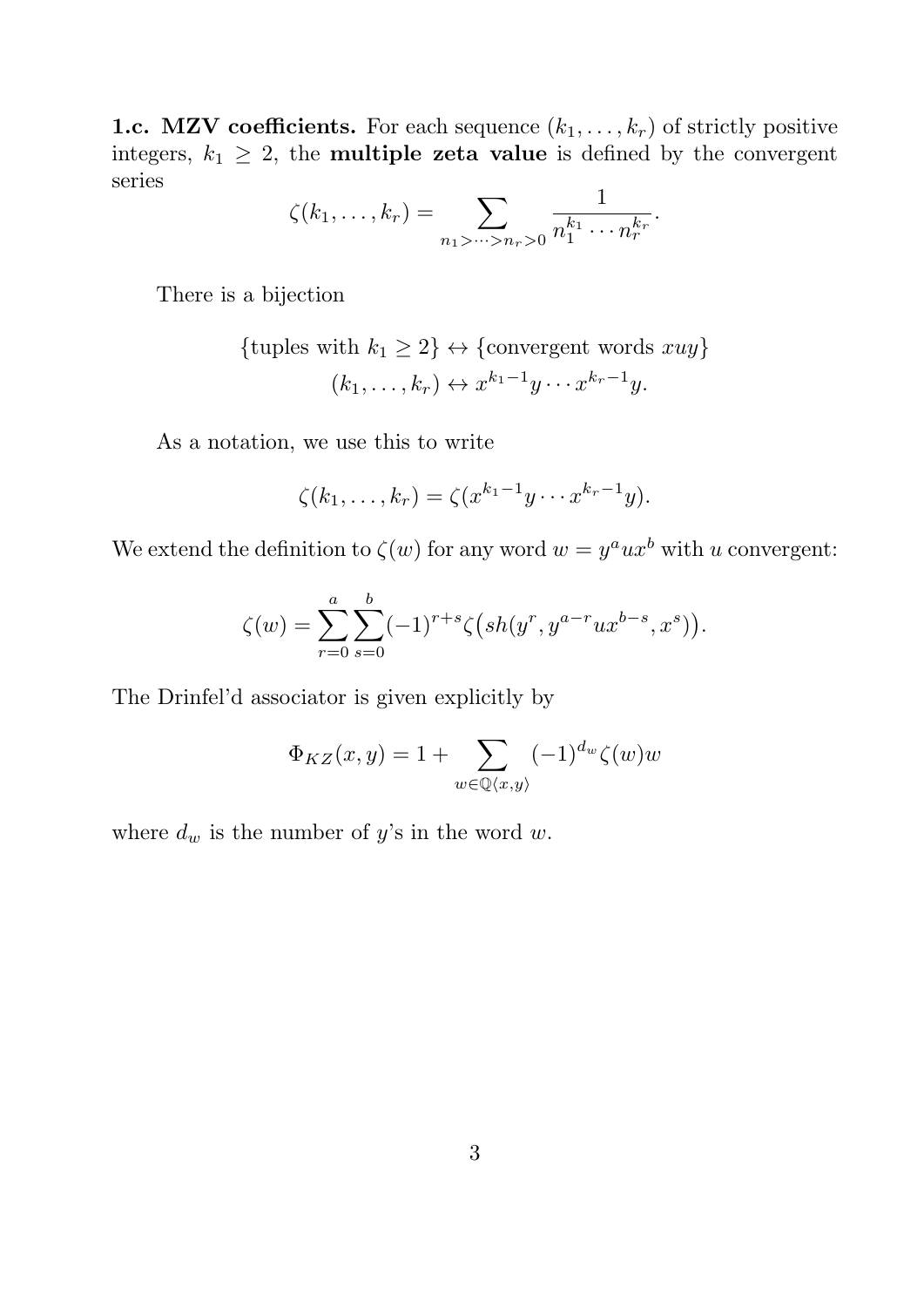1.d. The log (Lie-like) associator. Let mt denote the *twisted Magnus* Lie algebra whose underlying vector space is  $Lie[x, y]$ , but equipped with the Poisson Lie bracket

$$
\{f, g\} = D_f(g) - D_g(f) + [f, g],
$$

where for each  $f \in \text{Lie}[x, y], D_f$  is the derivation of  $\text{Lie}[x, y]$  defined by  $D_f(x) = 0, D_f(y) = [y, f].$ 

We equip  $m\text{t}$  with the pre-Lie law  $\odot$  given by

$$
f\odot g=D_f(g)+fg.
$$

The twisted Magnus exponential  $exp^{\odot}$  maps mt to its Lie group  $MT$  via

$$
exp^{\odot}(f) = \sum_{n \geq 0} \frac{1}{n!} f^{\odot n},
$$

where  $f^{\odot n} = f \odot (f^{\odot n-1})$ . Let  $log^{\odot}$  be the inverse map.

In order to explore the relations on  $\Phi_{KZ}$  (and  $A_{\tau}$ ), it is simpler to pass to the Lie algebra situation and work mod  $2\pi i$ .

**Definition.** Let  $\phi_{KZ} = log^{\odot}(\Phi_{KZ}) \text{ mod } \zeta(2)$ .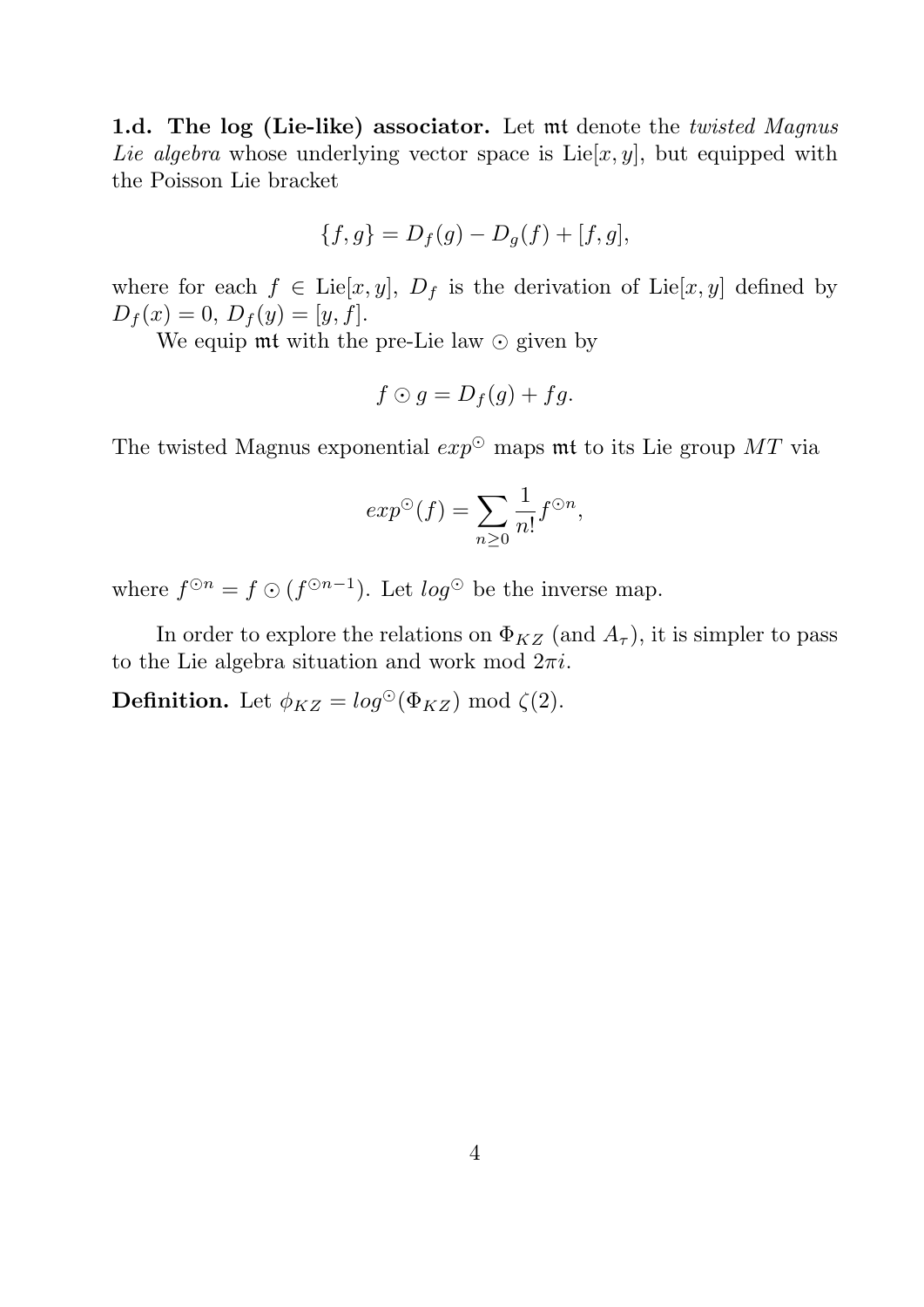**1.e. Relations on**  $\phi_{KZ}$ . The Drinfel'd associator satisfies many relations. The double shuffle relations (which give two families of algebraic relations between mzvs) are conjectured to be sufficient.

• The shuffle relation is

$$
\Delta(\phi_{KZ}) = \phi_{KZ} \otimes 1 + 1 \otimes \phi_{KZ},
$$

where  $\Delta(x) = x \otimes 1 + 1 \otimes x$  and  $\Delta(y) = y \otimes 1 + 1 \otimes y$ . This means that  $\phi_{KZ}$  is Lie-like, i.e. it lies in Lie $[x, y]$ .

• The stuffle relation is obtained by considering the modified series

$$
\phi_{corr} = \pi_y(\phi_{KZ}) + \sum_{n \ge 1} \frac{(-1)^{n-1}}{n} \zeta(y_n) y_1^n,
$$

where  $\pi_y(\phi_{KZ})$  is the projection of  $\phi_{KZ}$  onto the words ending in y, rewritten in the variables  $y_i = x^{i-1}y$ ; the condition is then

$$
\Delta_*(\phi_{corr}) = \phi_{corr} \otimes 1 + 1 \otimes \phi_{corr},
$$

where

$$
\Delta_*(y_i) = \sum_{k+l=i} y_k \otimes y_l.
$$

• It is also known that  $\phi_{KZ}$  satisfies the following property:

 $\phi_{KZ}(-x-y, y)$  is **push-invariant**,

which means it is invariant under the cyclic push-operator

$$
x^{a_0}y\cdots yx^{a_{r-1}}yx^{a_r} \mapsto x^{a_r}yx^{a_0}y\cdots yx^{a_{r-1}}.
$$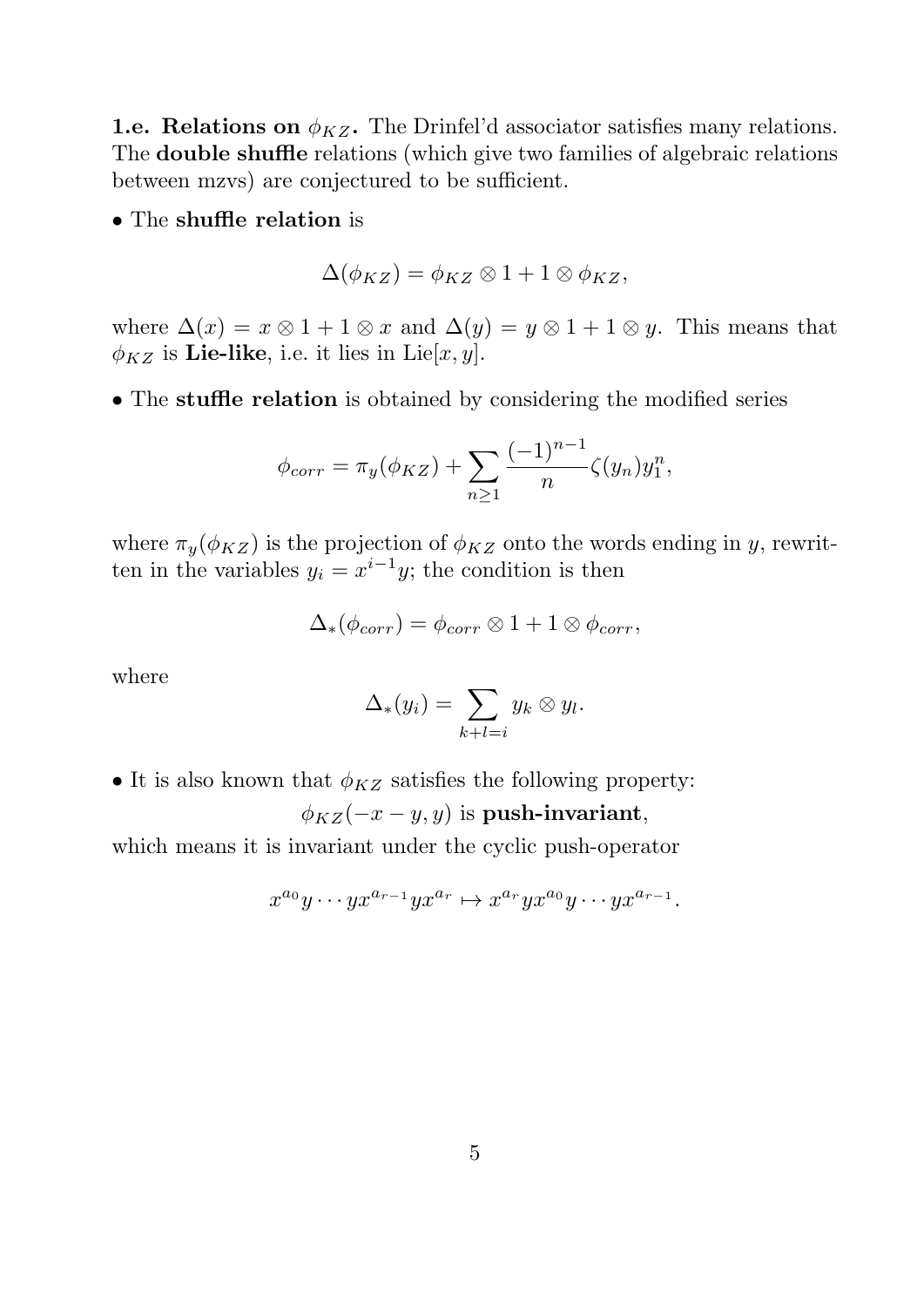## 2. A quick look at Écalle's mould theory

A mould is a tuple  $(P_r)_{r\geq 0}$  where  $P_r$  is a function of r commutative variables  $u_1, \ldots, u_r$ . We work over a fixed field, here  $\mathbb{Q}$ , so  $P_0 \in \mathbb{Q}$ , and we restrict our attention to rational-function moulds. Let ARI be the vector space of moulds with constant term 0.

Let  $c_i = ad_x^{i-1}(y)$  for  $i \geq 1$ , and let  $\mathbb{Q} \langle \langle C \rangle \rangle$  be the power series ring in the  $c_i$  and  $\mathbb{Q}_r\langle\langle\tilde{C}\rangle\rangle$  the subspace of polynomials of degree (depth) r in the  $c_i$ .

Theorem. [easy] The linear map

$$
\mathbb{Q}_r \langle \langle C \rangle \rangle \to ARI^{pol}
$$

given by linearly extending

$$
ma: c_{a_1} \cdots c_{a_r} \mapsto u_1^{a_1-1} \cdots u_r^{a_r-1}
$$

is an isomorphism onto the subspace of polynomial moulds concentrated in depth r.

We define the multiplication law on moulds by

$$
(A \times B)(u_1, \ldots, u_r) = \sum_{i=0}^r A(u_1, \ldots, u_i) B(u_{i+1}, \ldots, u_r).
$$

If  $A = ma(a)$  and  $B = ma(b)$  for  $a, b \in \mathbb{Q} \langle \langle C \rangle \rangle$ , then

$$
ma(ab) = A \times B.
$$

In other words the mould multiplication generalizes power series multiplication.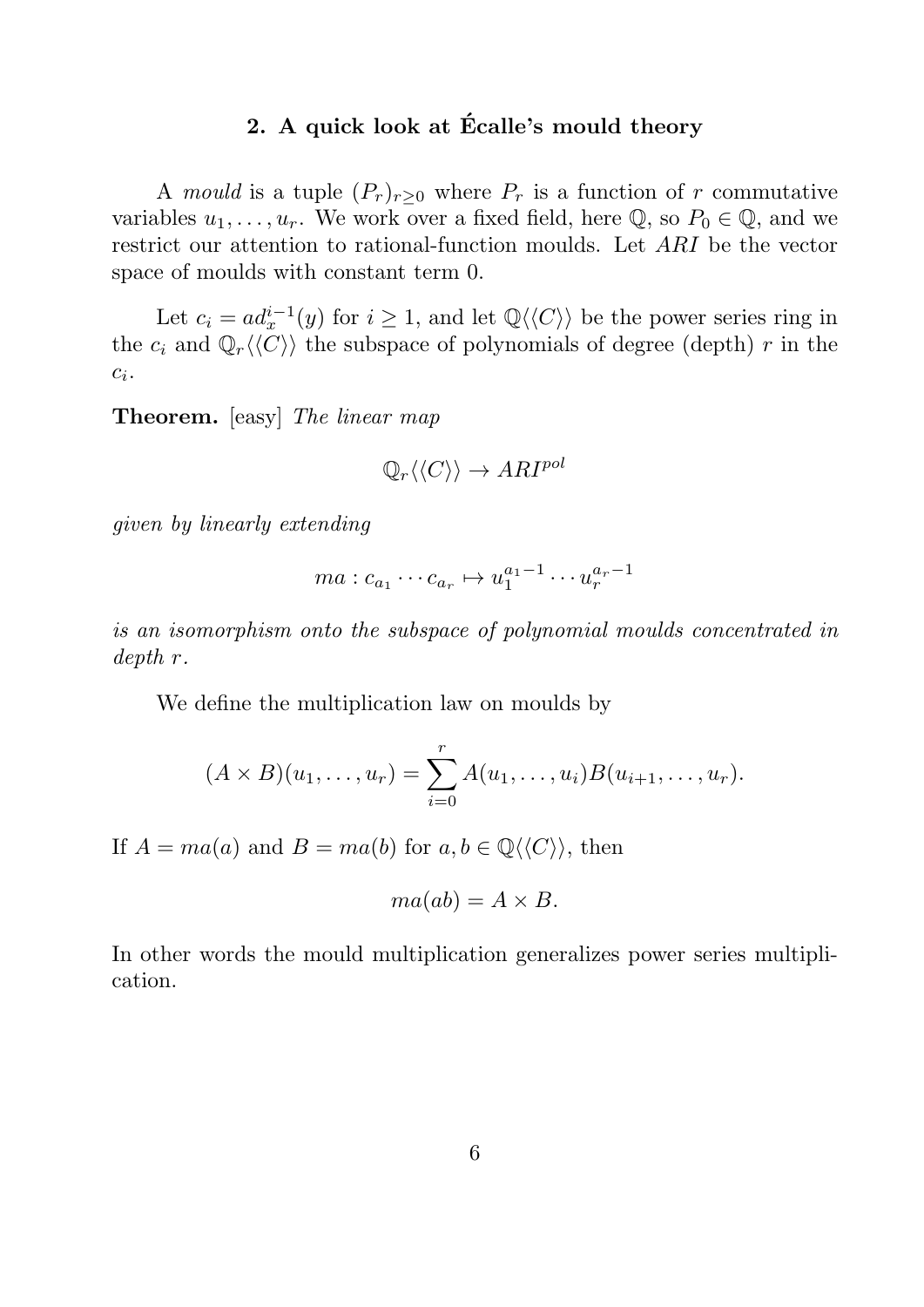The double shuffle relations satisfied by  $\phi_{KZ}$  translate onto the image mould as follows.

• A mould in *ARI* is **alternal** if for  $1 \leq i \leq r-1$ , we have

$$
\sum_{wsh((u_1,...,u_i),(u_{i+1},...,u_r))} P(w) = 0.
$$

A power series  $p \in \mathbb{Q} \langle \langle C \rangle \rangle$  satisfies the shuffle relation (i.e. lies in Lie[C]) if and only if  $ma(p)$  is alternal.

• A mould in ARI is alternil if it satisfies a set of relations similar to symmtrality, but where the left-hand side is deduced from the stuffle relations by replacing every sum  $u_i + u_j$  with the term

$$
\frac{1}{u_i-u_j}\Big(P(\ldots,u_i,\ldots)-P(\ldots,u_j,\ldots)\Big).
$$

For example the stuffle relation in depth 2 is given by

$$
st((u1),(u2)) = (u1,u2) + (u2,u1) + (u1+u2),
$$

and a mould  $P$  is *symmetril in depth*  $2$  if it satisfies

$$
P(u_1, u_2) + P(u_2, u_1) + \frac{1}{u_1 - u_2} (P(u_1) - P(u_2)) = 0.
$$

A power series  $p \in \mathbb{Q} \langle \langle C \rangle \rangle$  satisfies the stuffle relation if and only if there exists a constant mould C such that the mould  $swap(ma(p)) + C$  is alternil, where the *swap* is an operation is given by the following change of variables:

$$
swap(A)(u_1,\ldots,u_r) = A(u_r,u_{r-1}-u_r,\ldots,u_1-u_2).
$$

• The push-invariance of a power series  $p$  is equivalent to the mould push-invariance of  $ma(p)$  under the mould push operator

$$
push(P)(u_1, \ldots, u_r) = P(-u_1 - \cdots - u_r, u_1, \ldots, u_{r-1}).
$$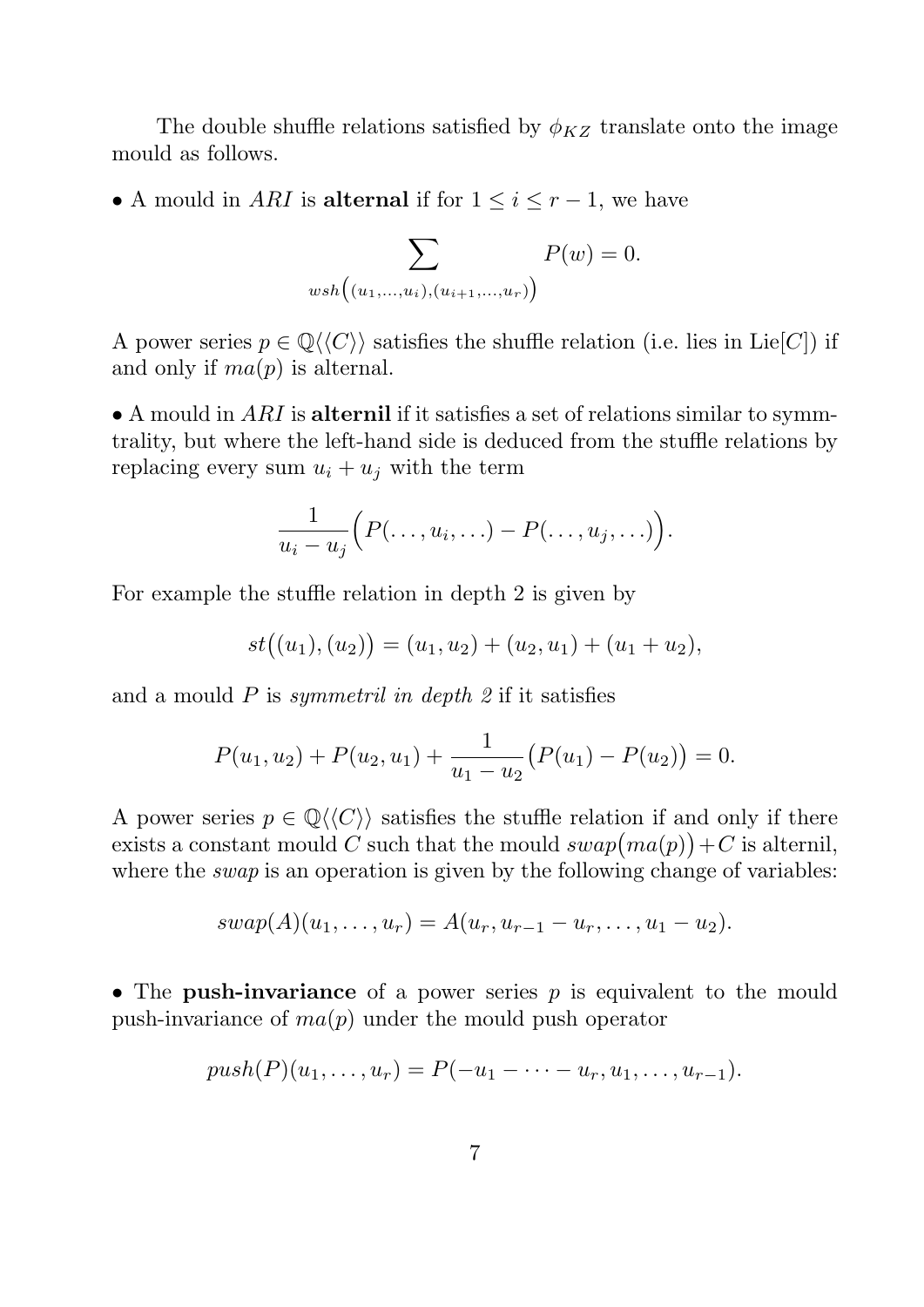## Ecalle's amazing untwisting map ´

Ecalle further defines: ´

• a Lie bracket  $[ , ]$  on ARI given by  $[A, B] = A \times B - B \times A$  generalizing  $[p, q] = pq - qp$  for power series;

 $\bullet$  a different Lie bracket  $ari$  on  $ARI$  generalizing the Poisson bracket { , };

- a pre-Lie law *preari* generalizing  $\odot$ ;
- the corresponding exponential map

$$
exp_{ari}:ARI\rightarrow GARI
$$

generalizing  $exp^{\odot}$  (where GARI is the set of moulds with constant term 1 equipped with a group structure coming from ARI);

• a key mould *ripal* that is not polynomial but is closely related to the power series

$$
T = \frac{ad_y}{e^{ad_y} - 1} \cdot x = \sum_{n \ge 0} \frac{B_n}{n!} ad_y^n(x).
$$

(Bernoulli numbers!)

**Definition.** A mould  $P \in ARI$  is al/il (resp. al/al) if it is alternal with alternil (resp. alternal) swap, and al\*il (resp. al\*il) if it is alternal with swap that is alternil (resp. alternal) up to adding a constant mould.

**Key example.**  $\phi_{KZ}$  is al<sup>\*</sup>il, with constant mould given by  $\zeta(r)/r$  in odd depths  $r \geq 3$ . In particular, if r is even, the depth r part  $\phi_{KZ}^r$  is al/il.

**Écalle's Untwisting Theorem.** If  $P \in ARI$  is al/al (resp. al\*al), then  $Ad_{ari}(ripal) \cdot P$  is al/al (resp. al\*al), where  $Ad_{ari}$  denotes the adjoint action of GARI on ARI.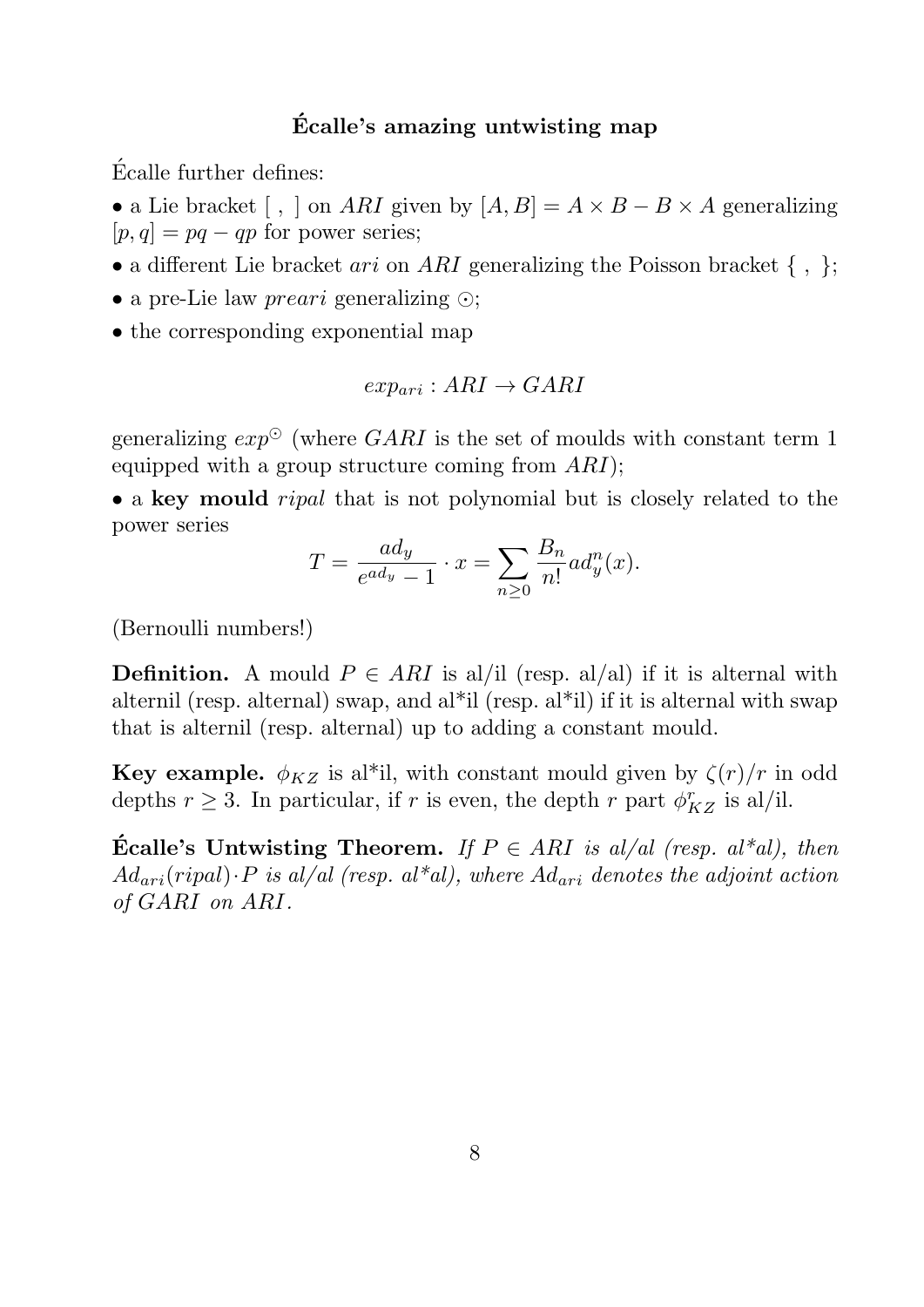**Racinet's theorem.** [2000]  $ARI^{pol}_{al*il}$  is a Lie algebra under the Poisson or ari-bracket.

Proof was difficult. Écalle's proof:

• It is *much easier* to work with moulds that are alternal with alternal swap than alternal with alternil swap.

• It is easy to show that  $ARI_{al*al}$  is a Lie algebra under the *ari* bracket.

• Then by Écalle's untwisting theorem,  $ARI_{al*il}$  is also a Lie algebra under the ari bracket.

• Polynomial moulds form a Lie subalgebra of ARI, so  $ARI^{pol}_{al*il}$  is a Lie algebra.

Done.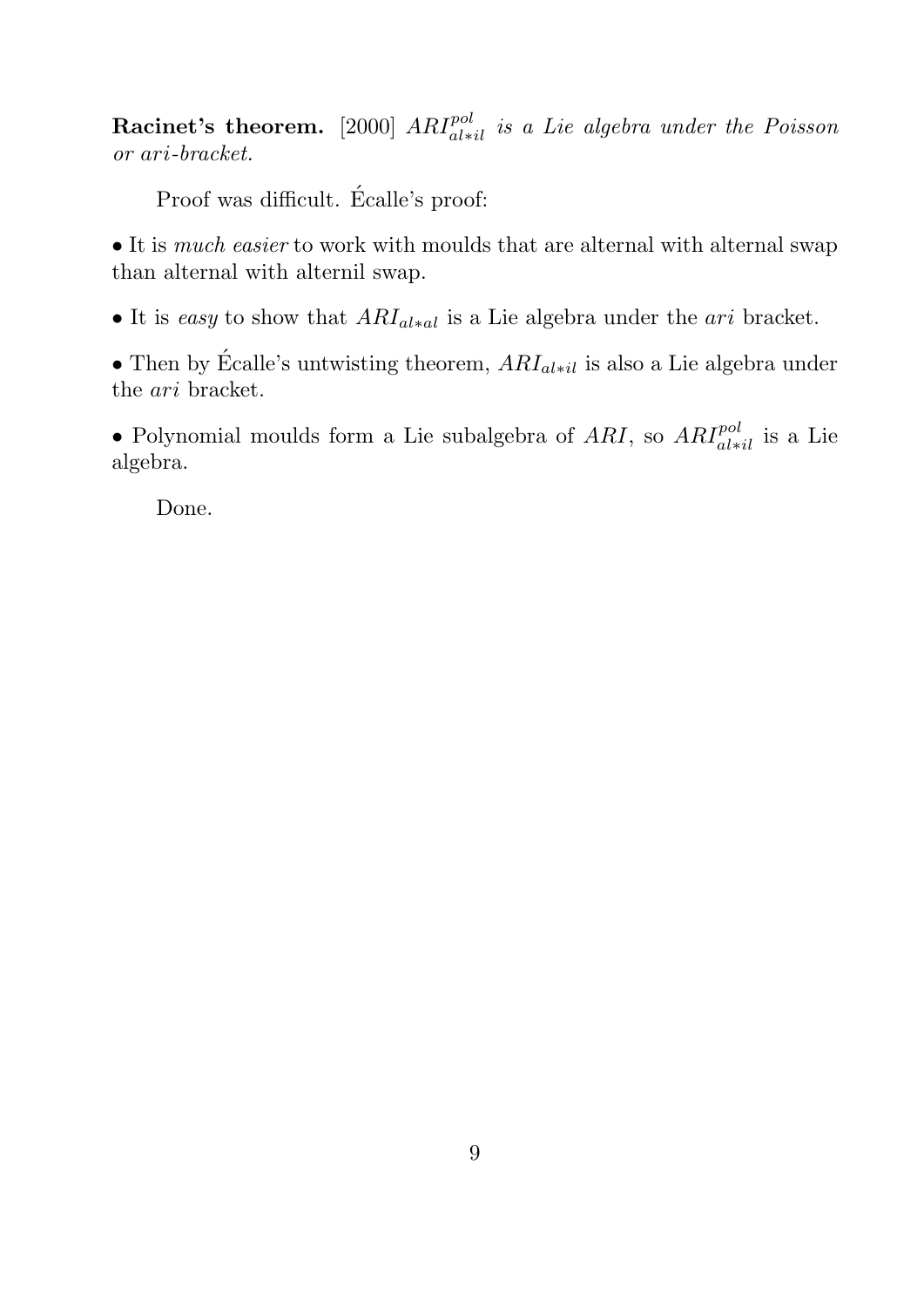#### 3. The elliptic associator  $A_{\tau}$

**3.a. The elliptic KZB equation.** The elliptic associator was defined by B. Enriquez as a genus one analogue. The starting point is the Kronecker function

$$
F_{\tau}\left(\frac{u}{v}\right) = \frac{\theta(u+v;\tau)}{\theta(u;\tau)\theta(v;\tau)}
$$

where  $\theta$  is the (odd) Jacobi theta function and  $\tau$  runs over the Poincaré upper half-plane; for fixed  $\tau$ ,  $F_{\tau}$   $\begin{pmatrix} u \\ v \end{pmatrix}$  $(v<sub>v</sub>)$  is a meromorphic function of  $u, v$ .

In analogy with the KZ differential equation, Enriquez considers solutions  $R_{\tau}(z)$  to the *elliptic KZB equation* 

$$
\frac{d}{dz}R_{\tau}(z) = -\left(F_{\tau}\left(\frac{z}{ad_x}\right) \cdot ad_x(y)\right)R_{\tau}(z).
$$

In analogy with the monodromy of solutions to the KZ equation, set

$$
A_{\tau} = R_{\tau}(z)^{-1} R_{\tau}(z+1)
$$

where  $R_{\tau}$  is the solution that has asymptotic behavior

$$
R_{\tau}(z) \simeq (-2\pi i z)^{[x,y]}
$$

as  $z \mapsto 0$ .

Solutions of the differential equation are group-like, so  $A_{\tau}(x, y)$  is group-like; thus we can write it as a power series in the variables  $c_i$ .

**3.b. Regularization of iterated integrals.** Equivalently, we can write  $A_{\tau}$  as the iterated integral of  $F_{\tau}$ , or rather a slightly modified (mould) version of  $A_{\tau}$ . Write  $A_{\tau}(x, y) = \sum_{r \geq 0} A_{\tau}^{r}(x, y)$  according to the depth of monomials (number of y's). For each  $r \geq 0$ , set

$$
I^{A_{\tau}}(u_1,\ldots,u_r)=\frac{1}{u_1\cdots u_r}ma(A_{\tau}^r).
$$

Then we want

$$
I^{A_{\tau}}(u_1,\ldots,u_r) = \int_{0 < v_r < \cdots < v_1 < 1} F_{\tau}\left(\frac{u_1}{v_1}\right) \cdots F_{\tau}\left(\frac{u_r}{v_r}\right) dv_r \cdots dv_1,
$$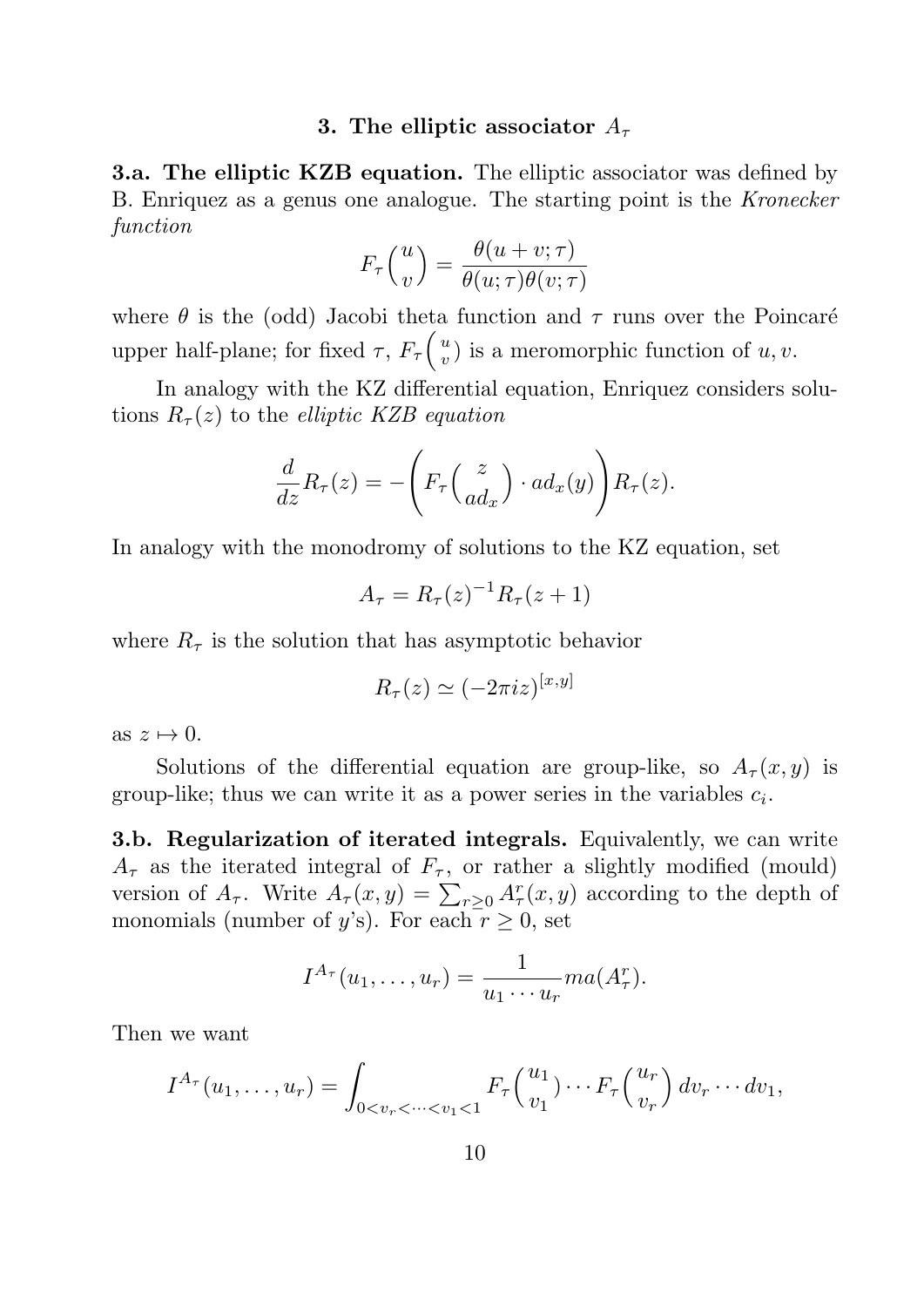except that like in genus zero, due to divergent integrals, for each coefficient, we in fact have to integrate from  $\epsilon$  to  $1 - \epsilon$  and then take the regularized value as for  $\Phi_{KZ}$ .

**3.c. EMZV coefficients.** Enriquez defines an automorphism  $g_{\tau}$  of  $\mathbb{Q}\langle\langle x, y \rangle\rangle$ whose coefficients are linear combinations of iterated integrals of Eisenstein series, and shows that (up to some normalizing factors...), we have

$$
A_{\tau} = g_{\tau} \cdot A
$$

where

$$
A = \Phi_{KZ}(T, [x, y])e^{2\pi i T} \Phi_{KZ}(T, [x, y])^{-1}.
$$

Let  $U$  be the Q-algebra generated by the coefficients of the group-like power series  $g_{\tau}(x)$ . Then the algebra of EMZVs generated by the coefficients of  $A_{\tau}$ is in fact generated by  $\mathcal U$  (coefficients of  $g_{\tau}(x)$  and the MZVs (coefficients of  $A$ ).

If the coefficients of  $A<sub>\tau</sub>$  are used as generators for the EMZV algebra, in analogy with the coefficients of  $\Phi_{KZ}$ , then we want to find relations on  $A_{\tau}$ , or equivalently, on

$$
a_{\tau}(x,y) = \log(A_{\tau}(x,y)).
$$

We saw that  $A_{\tau}$  is group-like, so  $a_{\tau}$  is Lie-like, i.e. satisfies the shuffle relations.

Other relations arise from the fact that the function  $F_{\tau}$  satisfies oddness

$$
F_{\tau}\left(\begin{array}{c} -u\\ -v \end{array}\right) = -F_{\tau}\left(\begin{array}{c} u\\ v \end{array}\right),
$$

periodicity

$$
F_{\tau}\left(\frac{u}{1+v}\right) = F_{\tau}\left(\frac{u}{v}\right),\,
$$

and above all the famous Fay relation

$$
F_{\tau}\left(\frac{u_1}{v_1}\right)F_{\tau}\left(\frac{u_2}{v_2}\right) = F_{\tau}\left(\frac{u_1 + u_2}{v_1}\right)F_{\tau}\left(\frac{u_2}{v_2 - v_1}\right) + F_{\tau}\left(\frac{u_1}{v_1 - v_2}\right)F_{\tau}\left(\frac{u_1 + u_2}{v_2}\right).
$$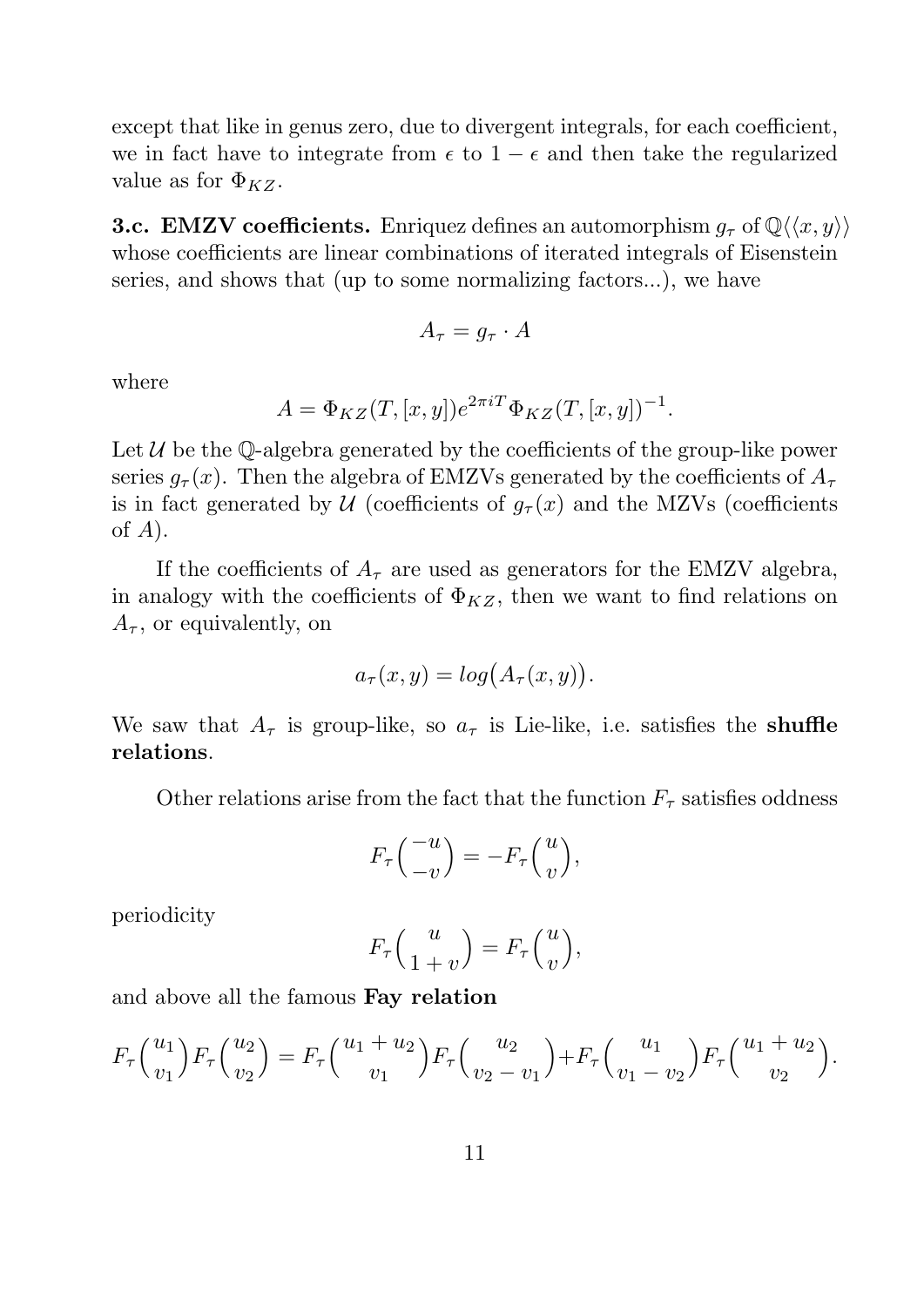**3.d. Push-neutrality of**  $A_{\tau}(x, y)$ . These properties of  $F_{\tau}$  "almost" yield the push-neutrality of  $I^{A_{\tau}}$ :

$$
\sum_{j=0}^{r} push^{j}(I^{A_{\tau}})(u_{1},\ldots,u_{r}) \sim 0.
$$
 (1)

The argument for general r is illustrated by the case  $r = 2$ . Ignoring questions of regularization, we have:

$$
I^{A_{\tau}}(u_1, u_2) = \int_0^1 F_{\tau}\left(\frac{u_1}{v_1}\right) F_{\tau}\left(\frac{u_2}{v_2}\right) dv_2 dv_1 \tag{2}
$$

$$
= \int_0^1 F_\tau \binom{u_1 + u_2}{v_1} F_\tau \binom{u_2}{v_2 - v_1} + \int_0^1 F_\tau \binom{u_1}{v_1 - v_2} F_\tau \binom{u_1 + u_2}{v_2} \tag{3}
$$

$$
= -\int_0^1 F_\tau \binom{u_1 + u_2}{v_1} F_\tau \binom{-u_2}{v_1 - v_2} + \int_0^1 F_\tau \binom{u_1}{v_1 - v_2} F_\tau \binom{u_1 + u_2}{v_2}
$$
  

$$
= -\int_0^1 F_\tau \binom{u_1 + u_2}{t_1} F_\tau \binom{-u_2}{t_2} + \int_0^1 F_\tau \binom{u_1}{v_1 - v_2} F_\tau \binom{u_1 + u_2}{v_2}
$$
  

$$
= -A_\tau (-u_1 - u_2, u_1) - A_\tau (u_2, -u_1 - u_2).
$$

The trouble is that while the integral (2) can be given a convergent value by regularizing as usual (integrating from  $\epsilon$  to  $1-\epsilon$  and taking the constant term), the integrals in (3) can't because they rotate the truncated simplex. To make them converge, one has to work with the triangular simplex truncated on all three sides. This yields a complicated correction term on the right-hand side of (1).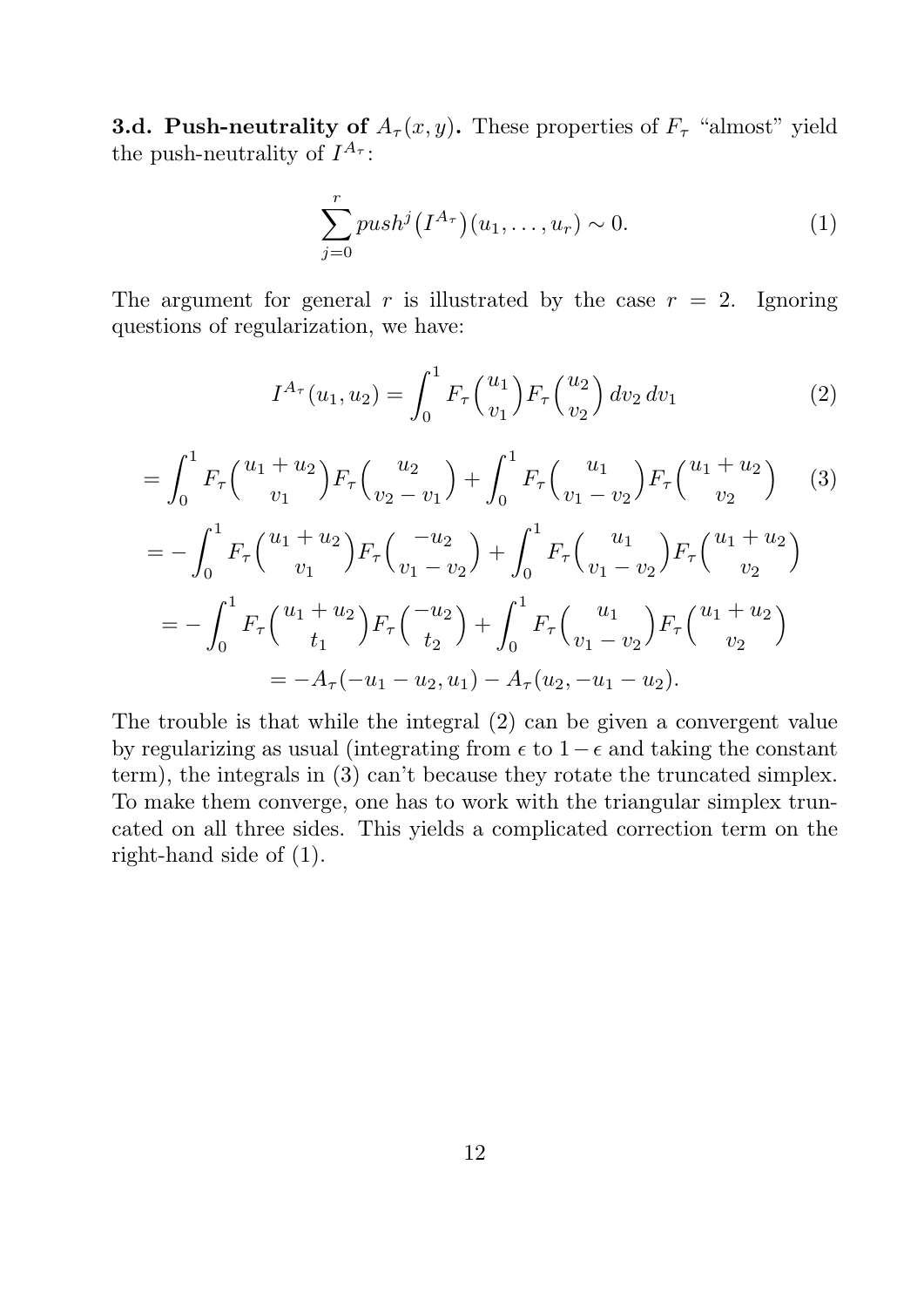**3.e. Fay relations on**  $A_{\tau}$ . Let  $\bar{u}_i = u_1 + \cdots + u_i$ , and set

$$
\mathcal{F}_0(P)(u_1,\ldots,u_r) = P(u_1,\ldots,u_r) + \sum_{j=1}^{r-1} P(u_2,\ldots,u_j,-\bar{u}_j,\bar{u}_{j+1},u_{j+2},\ldots,u_r)
$$

and

$$
\mathcal{F}(P)(u_1,\ldots,u_r)=\mathcal{F}_0(P)(u_1,\ldots,u_r)+P(u_2,\ldots,u_r,-\bar{u}_r).
$$

Then N. Matthes showed that  $I^{A_{\tau}}$  satisfies

 $\mathcal{F}(I^{A_{\tau}})(u_1,\ldots,u_r)=$  Unknown correction terms

where the right-hand side consists in products of terms of smaller weight and depth due to regularization. In depth  $r = 3$  without regularization:

$$
\int_0^1 F_\tau(u_1, v_1) \int_0^{u_1} F_\tau(u_2, v_2) \int_0^{u_2} F_\tau(u_3, v_3) dv_3 dv_2 dv_1
$$
  
the value at  $z = 1$  of

becomes the value at  $z = 1$  of

$$
I^{A_{\tau}}(u_{1}, u_{2}, u_{3}) = \int_{0}^{z} F_{\tau}(u_{1} - z, v_{1}) \int_{0}^{v_{1}} F_{\tau}(u_{2}, v_{2}) \int_{0}^{v_{2}} F_{\tau}(u_{3}, v_{3}) dv_{3} dv_{2} dv_{1}
$$
  
\n
$$
= \int_{0}^{z} \int_{0}^{v_{1}} F_{\tau}(u_{1}, v_{2} - v_{1}) F_{\tau}(u_{2}, v_{2}) \int_{0}^{v_{2}} F_{\tau}(u_{3}, v_{3}) dv_{3} dv_{2} dv_{1}
$$
  
\n
$$
= \int_{0}^{z} \int_{0}^{v_{1}} F_{\tau}(u_{1}, v_{2} - v_{1}) F_{\tau}(u_{2}, v_{1}) \int_{0}^{v_{2}} F_{\tau}(u_{3}, v_{3}) dv_{3} dv_{2} dv_{1}
$$
  
\n
$$
+ \int_{0}^{z} \int_{0}^{v_{1}} F_{\tau}(u_{1} + u_{2}, v_{2}) F_{\tau}(u_{2}, -v_{1}) \int_{0}^{v_{2}} F_{\tau}(u_{3}, v_{3}) dv_{3} dv_{2} dv_{1}
$$
  
\n
$$
= \int_{0}^{z} \int_{0}^{v_{1}} F_{\tau}(u_{1}, v_{2} - v_{1}) F_{\tau}(u_{2}, v_{1}) \int_{0}^{v_{2}} F_{\tau}(u_{3}, v_{3}) dv_{3} dv_{2} dv_{1}
$$
  
\n
$$
- I^{A_{\tau}}(-u_{2}, u_{1} + u_{2}, u_{3})
$$
  
\n
$$
= \int_{0}^{z} \int_{0}^{v_{1}} \int_{0}^{v_{2}} F_{\tau}(u_{2}, v_{1}) F_{\tau}(u_{1} + u_{2} + u_{2}, v_{3} - v_{2}) F_{\tau}(u_{3}, v_{2}) dv_{3} dv_{2} dv_{1}
$$
  
\n
$$
+ \int_{0}^{z} \int_{0}^{v_{1}} \int_{0}^{v_{2}} F_{\tau}(u_{2}, v_{1}) F_{\tau}(u_{1} + u_{2}, -v_{2}) F_{\tau}(u_{1} + u_{2} + u_{3}, v_{3}) dv_{3} dv_{2} dv_{1}
$$
  
\n
$$
- I^{A_{\tau}}(-
$$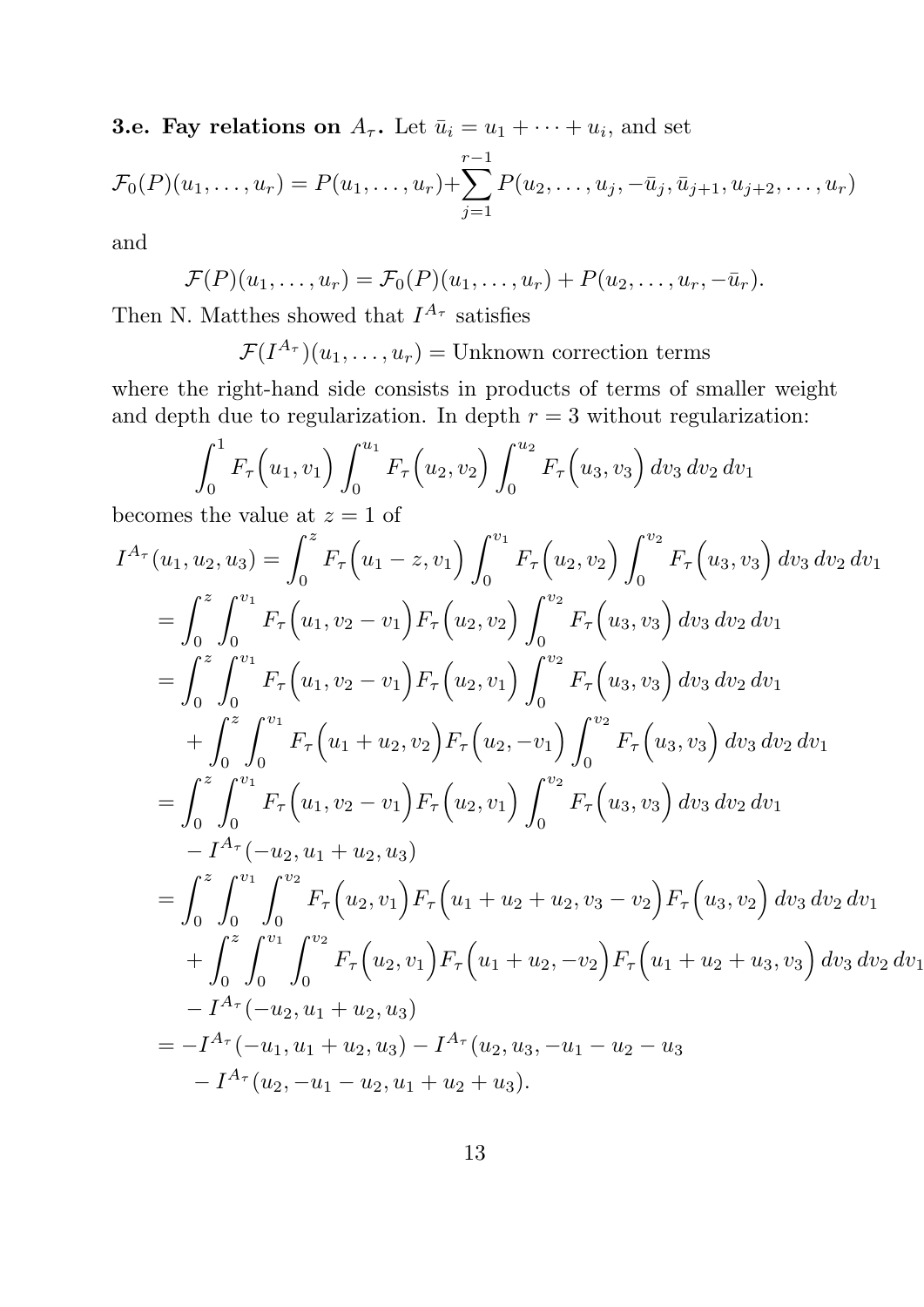## 4. Determining the relations on  $A_{\tau}$  with moulds

The purpose of this part is to show how Ecalle's mould theory can be used to easily prove the push-neutrality and the Fay relations and explicitly determine the missing correction terms.

Let  $\Delta$  be the mould operator defined by

$$
\Delta(Q)(u_1,\ldots,u_r)=u_1\cdots u_r(u_1+\cdots+u_r)Q(u_1,\ldots,u_r).
$$

**Theorem.** [Baumard-S] Let P be a mould in  $ARI^{pol}_{al/il}$  (i.e. a double shuffle polynomial such as  $\phi_{KZ}$ ). Then  $Q = Ad_{ari}(ripal)(P)$  is a rational mould such that  $\Delta(Q)$  is polynomial.

Thanks to this theorem, the mould operator  $\Gamma = \Delta \circ Ad_{ari}(ripal)$  is a map from  $ARI^{pol}_{al/il}$  to  $ARI^{pol}_{al/al}$ .

Let

$$
T = Ber_y(-x) = \frac{ad_y}{e^{ad_y} - 1}(-x) = -x + \frac{1}{2}[y, x] - \frac{1}{12}ad_y^2(x) + \cdots
$$

The associated mould  $ma(T)$  is easily seen to be push-neutral.

**Theorem.** [S] Let  $\Gamma^{\phi}$  denote the power series in x, y defined by

$$
ma(\Gamma^{\phi}) = \Gamma\big(ma(\phi_{KZ})\big).
$$

Then there exists a unique power series  $\Gamma'$  $\frac{\prime}{\phi}$  such that the automorphism  $\Phi$ of  $\mathbb{Q}\langle\langle x,y\rangle\rangle$  given by  $x \mapsto \Gamma^{\phi}$ ,  $y \mapsto (\Gamma')^{\phi}$  fixes  $[x,y]$ . This automorphism satisfies

$$
\Phi(T) = a(x, y)
$$

where  $a = \frac{1}{2\pi i} log(A) mod 2\pi i$ .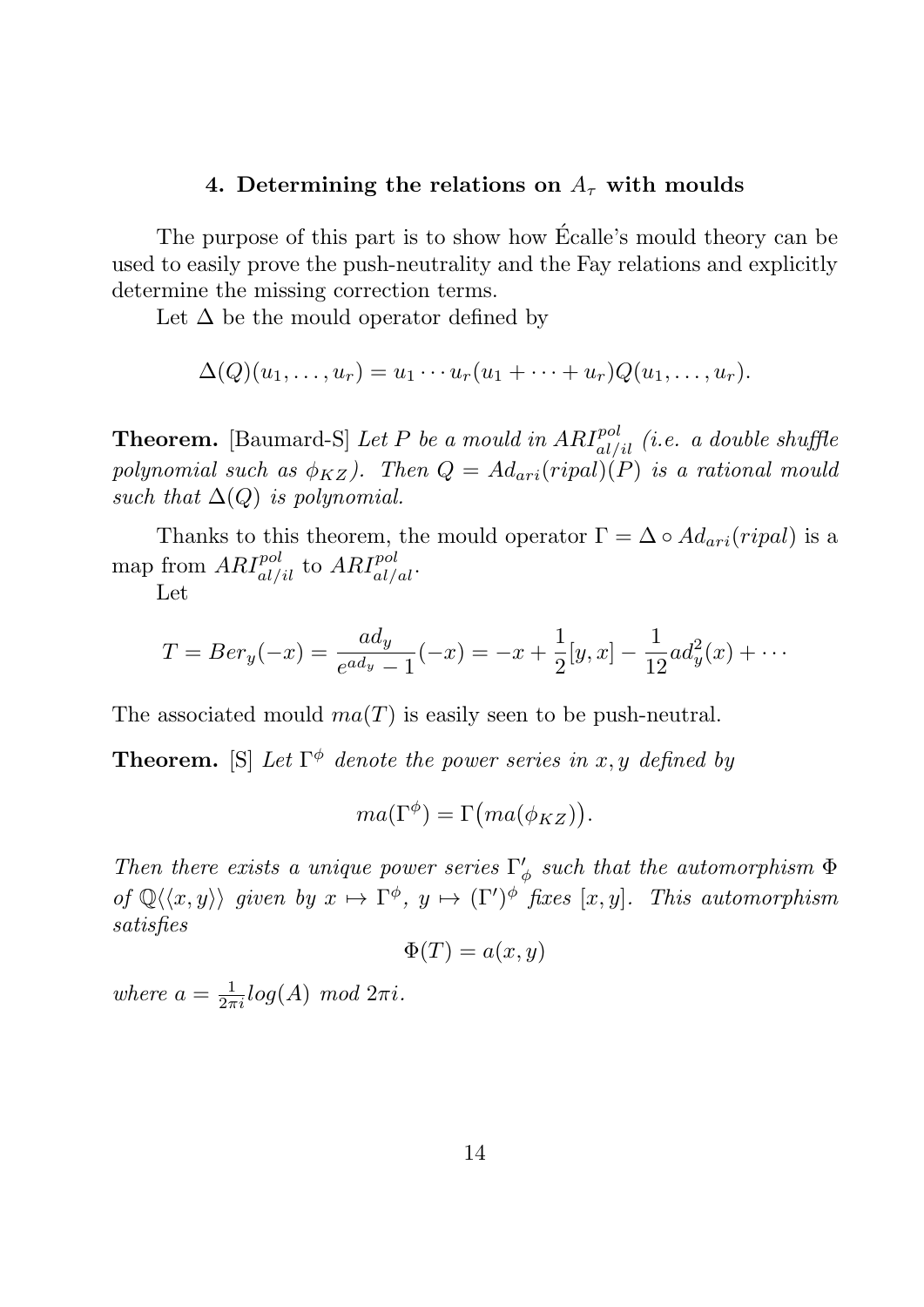Using this theorem, mould properties of  $\Gamma(\phi_{KZ})$  translate directly onto  $a_{\tau}(x, y)$  (and thence to  $A_{\tau} = exp(a_{\tau}).$ 

## The main fact is that  $\Gamma(\phi_{KZ})$  is al\*al by Ecalle's untwisting theorem.

Explicitly,  $\Gamma(\phi_{KZ})$  is alternal and  $swap(\Gamma(\phi_{KZ})) + C$  is alternal where C is the constant mould given by

$$
C(u_1,\ldots,u_r) = \begin{cases} 0 & \text{if } r \text{ is even} \\ \zeta(r)/r & \text{if } r \geq 3 \text{ is odd.} \end{cases}
$$

**Theorem.** Let  $\Gamma^{\phi}_{\tau} = g_{\tau} \cdot E$ . The automorphism  $g_{\tau}$  preserves the symmetries of  $\Gamma^{\phi}$ , i.e.  $\Delta^{-1}(\Gamma^{\phi}_{\tau})$  is al\*al with the same correction term as  $\Gamma^{\phi}$ .

**Remark.** It is not hard to show that the coefficients of  $\Gamma^{\phi}_{\tau}$  generate the Q-algebra of EMZV's, which is the algebra generated by the coefficients of  $g_{\tau}$  and by all multizetas (mod  $\zeta(2)$ ).

In other words they generate the same Q-algebra as the coefficients of the elliptic associator  $A_{\tau}$ . Thus it would make sense to take the coefficients of  $\Gamma^{\phi}_{\tau}$  as EMZV's, and they satisfy the elliptic double shuffle relations expressed by the fact that  $\Delta^{-1}\Gamma^{\phi}_{\tau}$  $_{\tau}^{\phi}$  is al\*al.

Note: the property of being al<sup>\*</sup>al is the **linearized double shuffle** property satisfied by elements of the associated graded of the double shuffle Lie algebra for the depth filtration.

However, our goal in this talk is to show how moulds are useful for computing the correction terms of relations on  $A_{\tau}$  (mod  $2\pi i$ ) that arise from regularization problems with iterated integrals, using the identity

$$
\Phi_{\tau}(T) = a_{\tau}
$$

where

$$
a_{\tau} = \frac{1}{2\pi i} log(A_{\tau}) \mod 2\pi i
$$

and  $\Phi(x) = \Gamma^{\phi}_{\tau}$  and  $\Phi$  fixes  $[x, y]$ .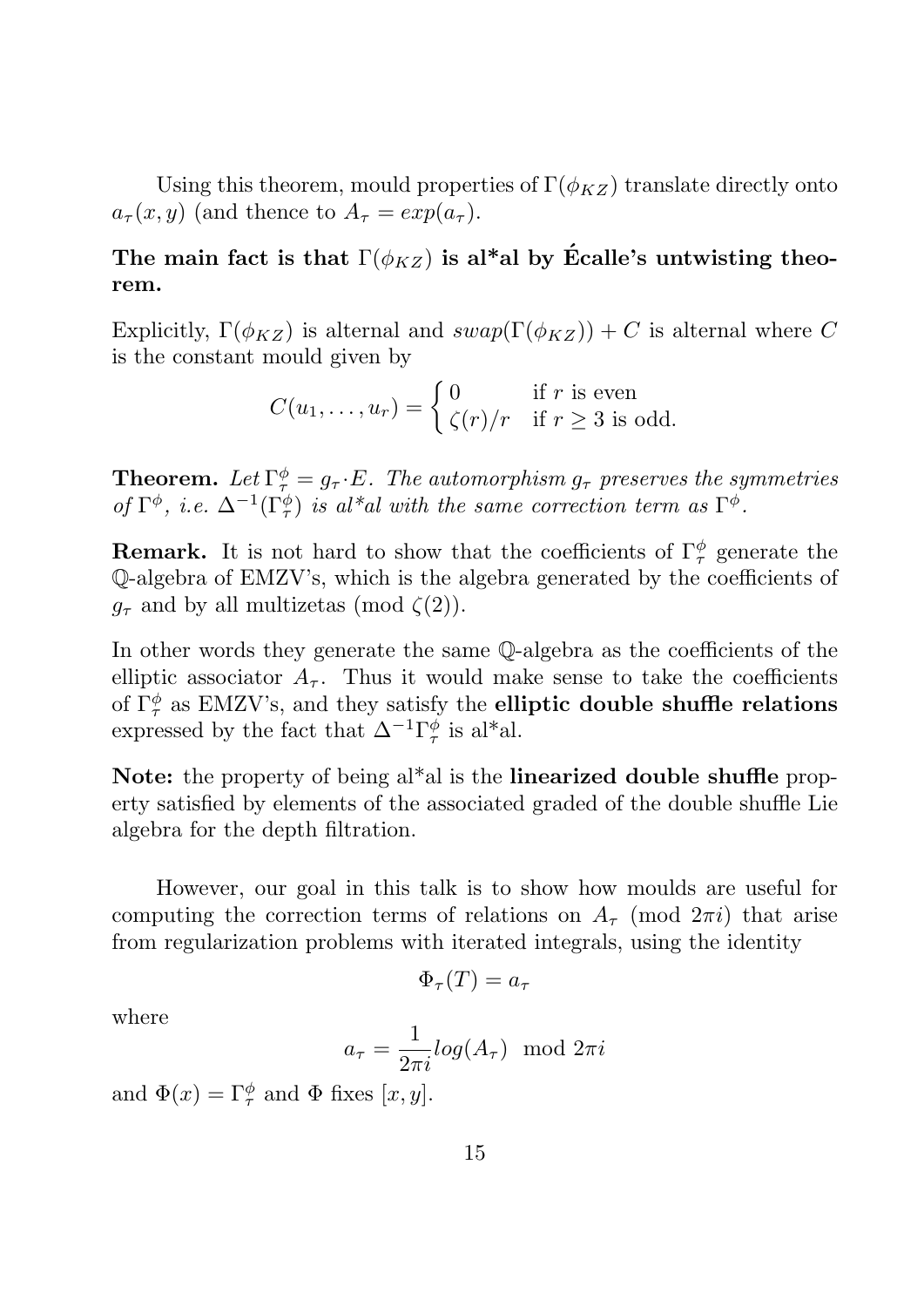The properties of  $a_{\tau}$  arise from properties of  $\Phi$  (i.e. the symmetries on  $\Gamma_\tau^\phi$  $(\tau)$  and properties of T. In particular, T is push-neutral, which transports over to  $a_{\tau}$ :

## $a_{\tau}$  satisfies the push-neutrality relations

$$
\sum_{j=0}^{r} push^{j}(I^{a_{\tau}}) = 0.
$$

Note in particular that this proves that the correction terms are zero mod  $2\pi i$ .